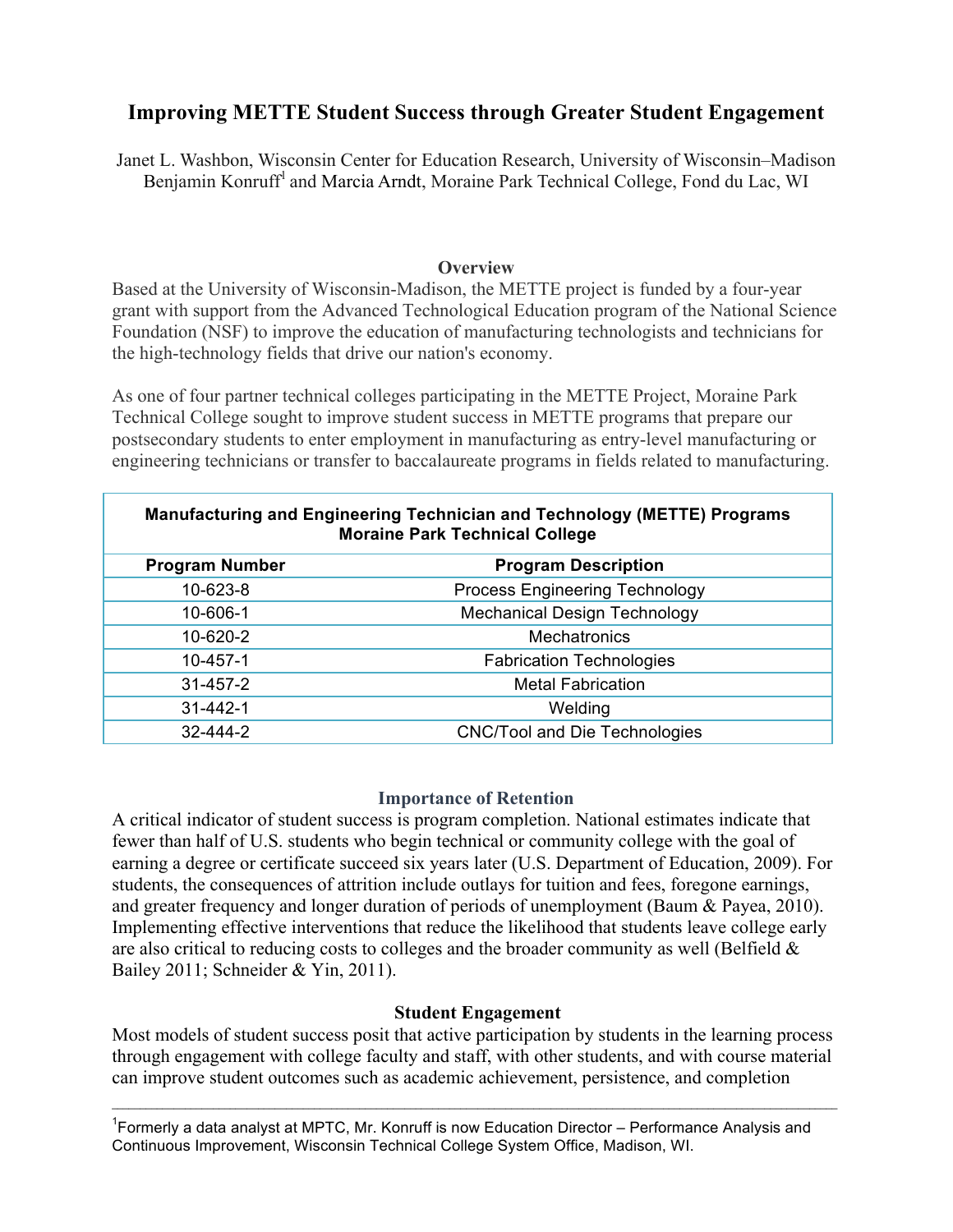(Fike & Fike, 2008; McClenney, 2007). As part of the METTE project, MPTC chose to focus on evaluating our efforts to improve one aspect for student engagements--active and collaborative learning. In particular, we explored the impact on term-to-term retention of student participation in a college initiative to extend learning outside of the classroom for METTE students.

## **FACT Initiative**

In 2013, Moraine Park Technical College, working with area manufacturers, began an initiative to build stronger connections between area manufacturers and METTE students. This outreach effort is referred to as the Forming Alliances to Cultivate Talent (FACT) Initiative. As part of FACT, students are provided opportunities to participate in plant tours or company tours, attend industry-based Manufacturing Expos, and attend in classroom presentations. FACT also provides performance-based stipends funded by area manufacturers to METTE students for continuous enrollment and high performance (See FACT brochures for student and manufacturers).

## **Model and Data**

Underlying our analyses is a model that assumes that term-to-term retention (re-enrollment from Fall to Spring and Spring to Fall) is a function of student engagement in the learning process, student demographics, family characteristics, college readiness or previous academic preparation, and the receipt of financial aid. These are summarized in the model below.



We measured student engagement by the number of credits completed in the first term, the first term GPA, completion of College 101 (required college orientation course emphasizing learning strategies, goals, and skills needed to be successful in college), completion of an initial required mathematics course, participation in a manufacturing skills lab (provides learner support in math, communications, study skills, and test taking), and participation in FACT initiative activities as described below. We measured college readiness by completion of needed basic education courses and enrollment in basic education courses.

## **Research and Evaluation Questions**

As part of the NSF-funded METTE project, each of the four partner technical colleges established a local network improvement (NIC) team. The NIC team at MPTC included the associate dean of manufacturing, faculty in the colleges METTE programs, program advisors, and an institutional researcher. The NIC team identified five research questions about the FACT initiative and we examined five research questions.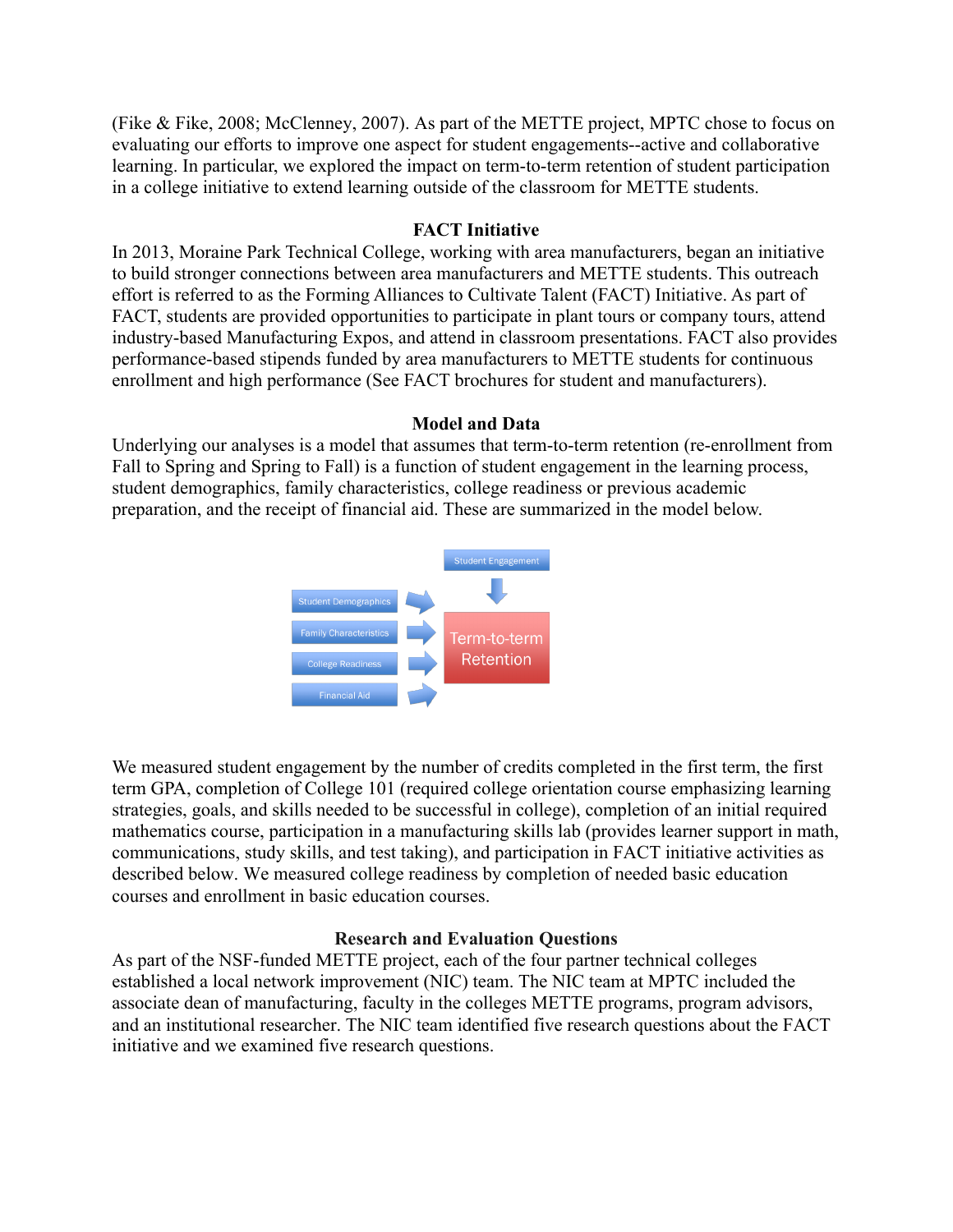From the point of view of the college:

- Are METTE students who receive a FACT stipend more likely to be retained in the following term than are those who do not receive a stipend?
- Is participation in FACT activities among the factors that are associated with increased term-to-term retention of METTE students?

From the point of view of METTE student participants:

- What kinds of FACT activities do participants find most valuable?
- Is the FACT initiative meeting it program objectives?
- Does participation in FACT activities lead to greater likelihood of retention from one term to the next?

#### **Data**

To explore these five research questions, the MPTC NIC team used two sources of data. Our first source of data was the student transcript and administrative data available to the college for the students enrolled initially enrolled in a METTE program in Fall 2013 or Fall 2014. These included data on student enrollment and course completion, participation in the FACT initiative, student demographics, family characteristics, academic readiness including entrance placement scores and enrollment in remedial or developmental education, and receipt of various kinds of financial aid. A second source of data for our analyses was responses to a pilot survey of 33 METTE students who had participated in FACT initiative activities.

### **Findings**

Key findings for each of the five research and evaluation questions we explored are described below.

### **Impact of Receipt of FACT Stipend**

To explore whether METTE students who receive a FACT stipend more likely to be retained in the following term than are those who do not receive a stipend, we calculated term-to-term retention rates for METTE students initially enrolled in Fall 2013 or Fall 2014.

| <b>Spring Retention of METTE Students</b> |                       |                              |                       |                                     |                       |                       |                                     |  |
|-------------------------------------------|-----------------------|------------------------------|-----------------------|-------------------------------------|-----------------------|-----------------------|-------------------------------------|--|
| <b>Receive FACT Stipend</b><br>Total      |                       |                              |                       | <b>Did Not Receive FACT Stipend</b> |                       |                       |                                     |  |
|                                           | Enrolled<br>Fall Term | Enrolled<br><b>Fall Term</b> | Retained<br>in Spring | Percentage<br>Retained<br>in Spring | Enrolled<br>Fall Term | Retained<br>in Spring | Percentage<br>Retained<br>in Spring |  |
| <b>Fall 2013</b>                          | 274                   | 78                           | 76                    | 97%                                 | 196                   | 143                   | 73%                                 |  |
| <b>Fall 2014</b>                          | 275                   | 47                           | 44                    | 94%                                 | 228                   | 152                   | 67%                                 |  |

Source: MPTC administrative records for Fall 2013 & 2014 METTE students

This data suggests that receipt of a FACT stipend is positively associated with retention. However, because receipt of a stipend is contingent upon obtaining a GPA  $\geq$  2.75 and continuing enrollment, the positive correlation is not unexpected. A negative correlation, however, would have raised questions about the efficacy of the stipends.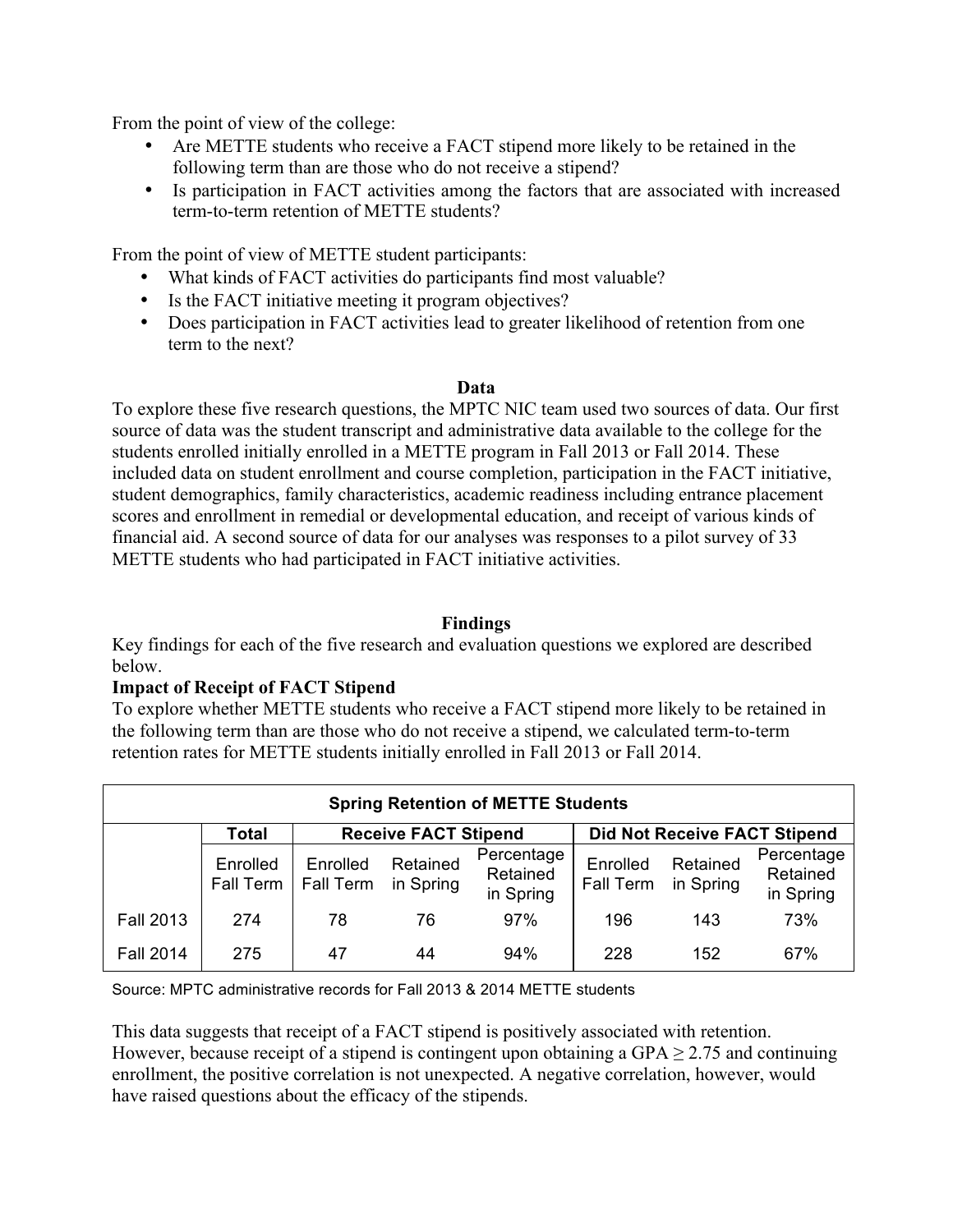## **Factors Associated with Retention**

To explore whether participation in FACT activities is among the factors that are associated with increased term-to-term retention of METTE students, we used logistic regression analysis. In this case, the dependent variable is the likelihood that a METTE student enrolled in the Fall term was retained in the following Spring term. We explored a number of combinations of independent variables to reduce inter-correlations between our potential set of predictors. Results from our final equation is described in the table below.

| <b>Predicting Term-to-Term Retention</b><br><b>Logistic Regression Results</b> |                     |                |                   |  |  |  |  |
|--------------------------------------------------------------------------------|---------------------|----------------|-------------------|--|--|--|--|
| <b>Independent Variables</b>                                                   | <b>Significance</b> | B(SE)          | <b>Odds Ratio</b> |  |  |  |  |
| Completed 12 or more credits in 1 <sup>st</sup> term                           | $*p < .001$         | 1.722(.265)    | 5.235             |  |  |  |  |
| 1st term GPA $\geq$ 2.75                                                       | $*_{p}$ < .001      | 1.601(.254)    | 4.959             |  |  |  |  |
| Completed basic education                                                      | p < .518            | $-.324(.499)$  | 0.723             |  |  |  |  |
| <b>Completed College 101</b>                                                   | p < .525            | .191(.301)     | 1.211             |  |  |  |  |
| Completed required college math                                                | *p < .002           | 1.030(.301)    | 2.801             |  |  |  |  |
| <b>Completed Manufacturing Skills Lab</b>                                      | $*_{p}$ < .001      | 1.540(.401)    | 4.666             |  |  |  |  |
| Completed basic education math                                                 | p < .887            | $-.089(.620)$  | 0.915             |  |  |  |  |
| Participated in FACT Initiative                                                | $*p < .001$         | 1.824(.387)    | 6.197             |  |  |  |  |
| Single parent                                                                  | p < .679            | $-0.168(.407)$ | 0.845             |  |  |  |  |
| Economically disadvantaged                                                     | p < .722            | $-0.182(.510)$ | 0.834             |  |  |  |  |
| Employed full or part-time                                                     | $*p < .020$         | .635(.271)     | 1.887             |  |  |  |  |
| Academically disadvantaged                                                     | p < .489            | $-.312(.450)$  | 0.732             |  |  |  |  |
| <b>Disabled</b>                                                                | p < .722            | .184(.478)     | 1.202             |  |  |  |  |
| Minority                                                                       | p < .075            | $-0.845(.475)$ | 0.429             |  |  |  |  |
| Male                                                                           | p < .156            | .711(.501)     | 2.035             |  |  |  |  |
| Age 25 or younger                                                              | p < .140            | $-420(.284)$   | 0.657             |  |  |  |  |
| <b>Received Pell Grant</b>                                                     | p < .516            | $-.378(.579)$  | 0.686             |  |  |  |  |
| <b>Received Federal Loan</b>                                                   | *p < .002           | .918(.282)     | 2.505             |  |  |  |  |

Source: MPTC transcript & administrative records for Fall 2013 & 2014 METTE students

Our analysis indicated the first year students who:

- Completed 12 or more credits in the first semester
- Attained a first semester GPA of 2.75 or greater
- Participated in opportunities to learn about working in jobs related to the student's field of study as part of FACT
- Completed a required math course and
- Completed the manufacturing skills lab if needed

were significantly more likely to continue their education in the following semester than other METTE students. In addition, students who received a federal student loan and those who were employed either full or part-time were also retained at higher rate than were their peers.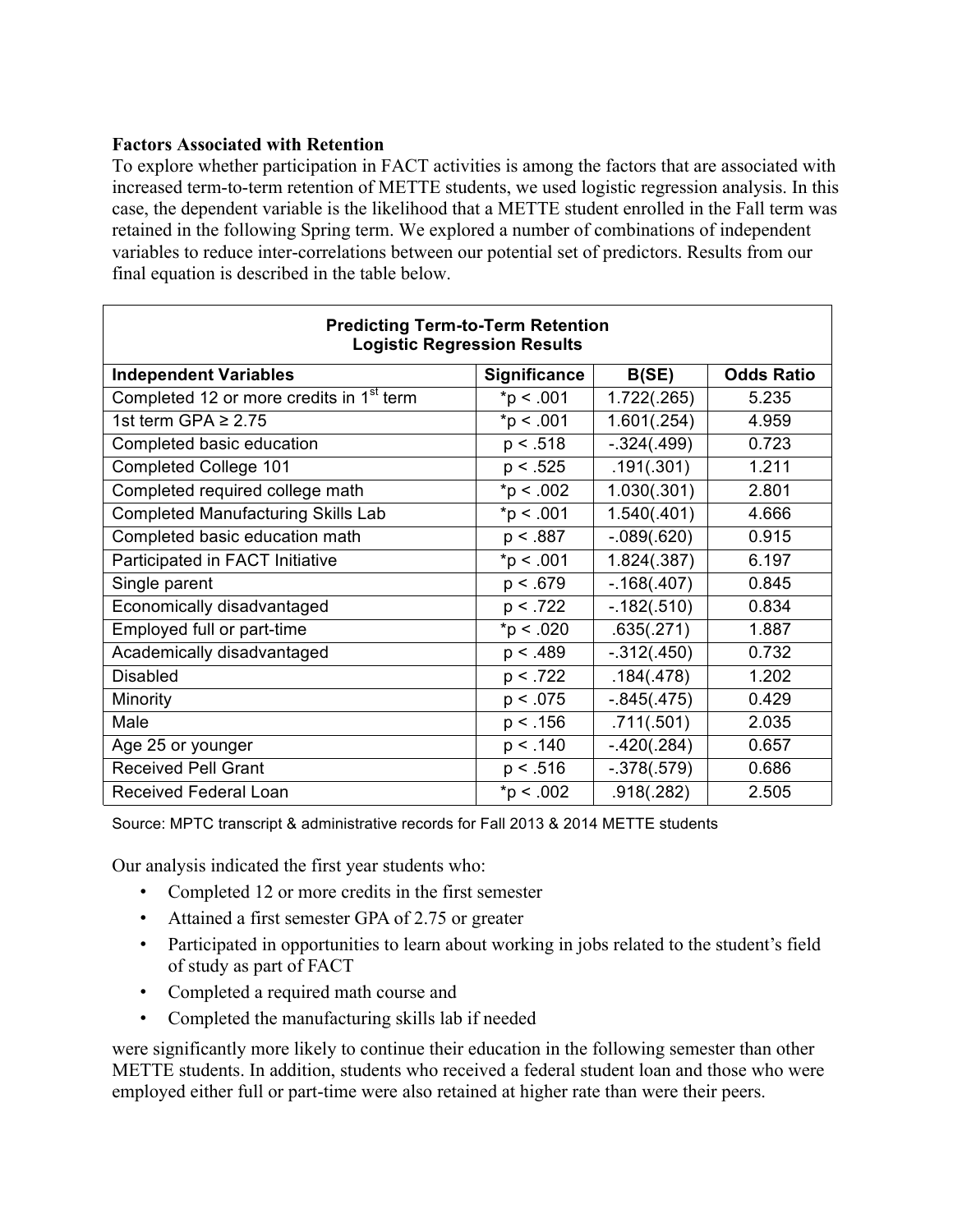## **Most Valuable FACT Activity**

As part of the college's evaluation of FACT, we conducted a pilot survey of students who were FACT participants in the 2013-14 and 2014-15 academic years. A key question we asked students was which FACT activity was most valuable to you in increasing your understanding of the skills and knowledge needed to obtain employment related to your program of study.



Source: FACT Initiative Evaluation Pilot Survey

Our limited sample to 33 students indicated that they valued plant tours/company visits and attending the Manufacturing Expo more than in class presentations by industry representatives.

## **Meeting FACT Program Objectives**

As part of our evaluation of FACT, we asked the pilot survey respondents to consider how much their participation in FACT assisted them in meeting each of ten program objectives.

From the point of view of the survey respondents, FACT activities were best at helping them better understand the technical skills and other skills and knowledge needed in their field. About 75% of the respondents indicated that participation in FACT helped them develop a better understanding of the manufacturing process and 71% indicated that FACT participation reinforced to them area employers' commitment to having the students complete their educational program. More than half the respondents indicated that FACT was meeting all the other program objectives except for connecting what students experienced as part of the FACT activities with the other learning that was occurring in the classroom.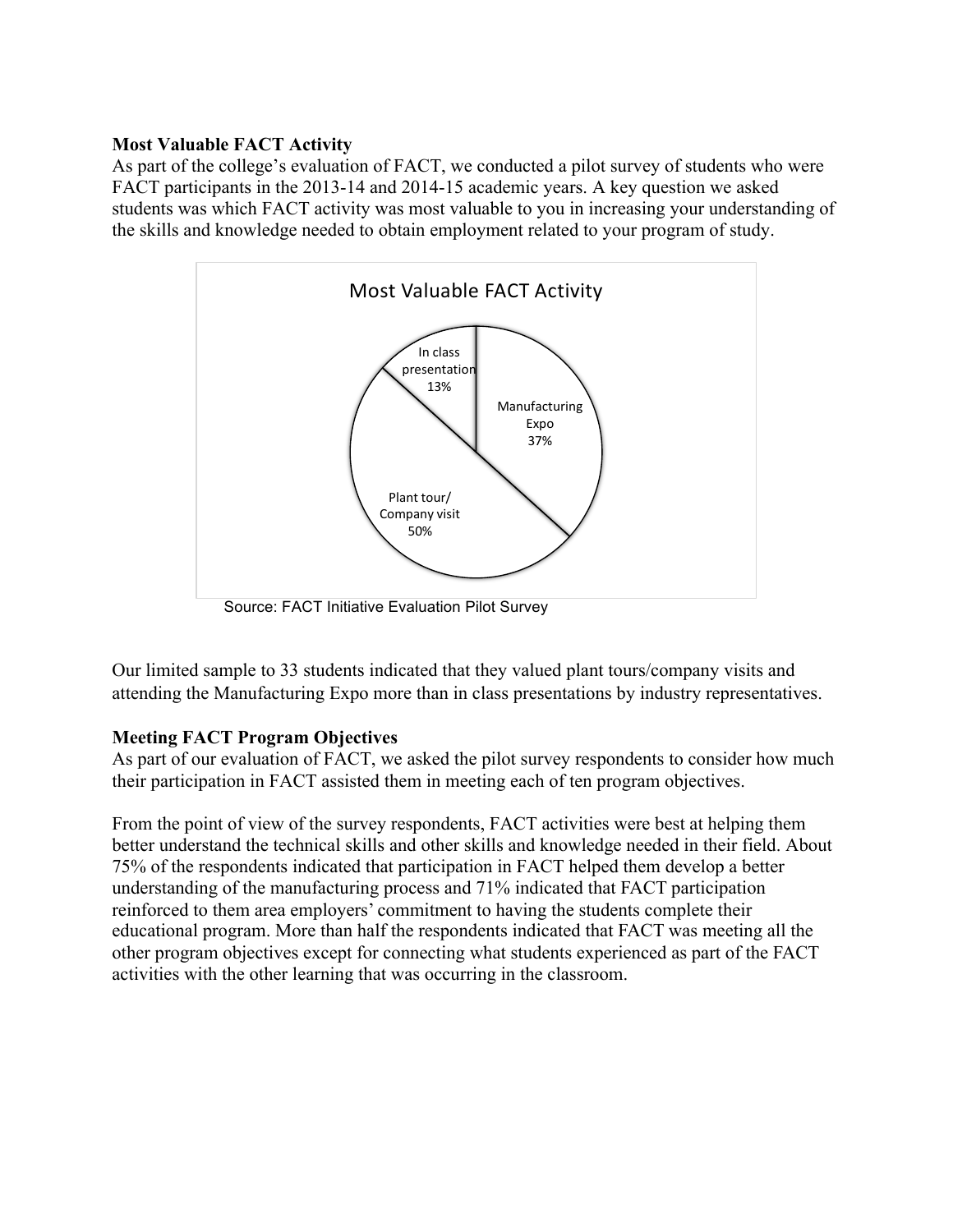| <b>Student Perception of Whether FACT is Meeting Program Objectives</b> | <b>Percent</b><br><b>Responding</b><br><b>Affirmatively</b> |
|-------------------------------------------------------------------------|-------------------------------------------------------------|
| Better understanding of technical skills needed in field                | 81%                                                         |
| Learn about other required skills & knowledge needed in field           | 77%                                                         |
| Better understanding of manufacturing process                           | 75%                                                         |
| Reinforce employers' commitment to completing educational program       | 71%                                                         |
| Supplement classroom learning                                           | 68%                                                         |
| Provide insight about employment prospects                              | 65%                                                         |
| Enhance understanding of classroom material                             | 61%                                                         |
| Clarify student's employment goal                                       | 54%                                                         |
| Build connections with employers                                        | 50%                                                         |
| Connect FACT activity with classroom learning                           | 45%                                                         |

Source: FACT Initiative Evaluation Pilot Survey

## **Impact of FACT Participation on Retention**

Statewide estimates developed from a longitudinal database of all METTE students indicates that although about 30% of all beginning METTE students leave school each year prior to program completion, fewer than 10% of those students return in the third year and are even less likely to return to the same program in subsequent years. Therefore, term-to-term retention or continuing enrollment is critical to program completion. A major goal of FACT is to encourage students to complete METTE programs. To evaluate student perception of whether participation in FACT activities led to greater likelihood of retention from one term to the next, we asked survey respondents if various aspects of FACT encouraged them to remain in school.

| <b>Student Perception of Impacts on Retention</b>                                 | Percentage<br><b>Responding</b><br><b>Affirmatively</b> |
|-----------------------------------------------------------------------------------|---------------------------------------------------------|
| Learning about training-related employment opportunities for program<br>graduates | 67%                                                     |
| Learning about skills & knowledge needed to obtain training related job           | 64%                                                     |
| Learning about other skills & knowledge needed to be successful in labor<br>force | 58%                                                     |
| Receiving a FACT stipend                                                          | 55%                                                     |

Source: FACT Initiative Evaluation Pilot Survey

Although more than half of all respondents indicated that each of the various aspects of FACT had a positive impact on their continuing enrollment, two-thirds of the respondents indicated that learning about training-related employment for program graduates played a role in encouraging them to remain in school. Thus, while student engagement with employers is best at conveying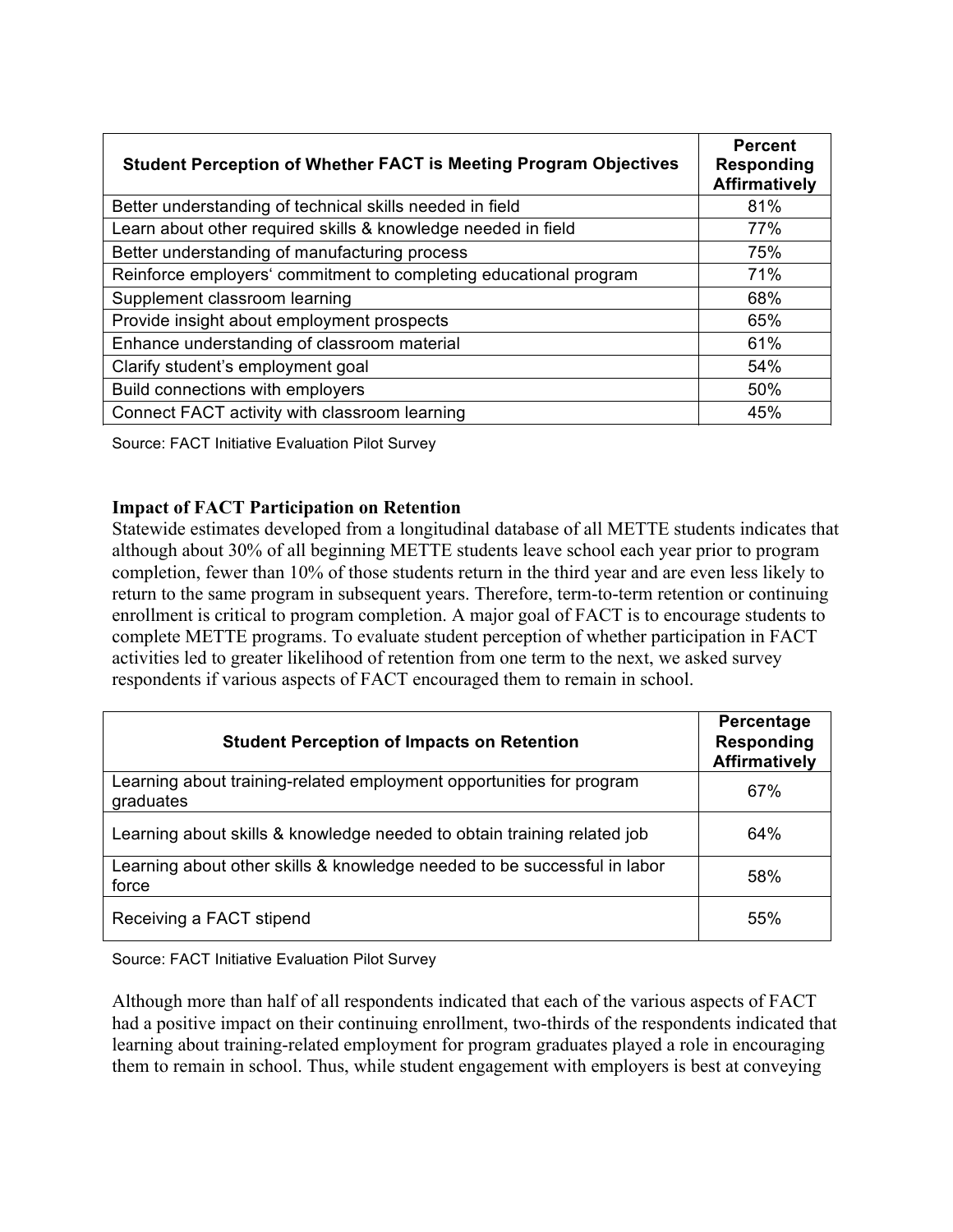information about skills and knowledge needed to be successful in the labor force, it also has a positive effect on retention when students make connections with employers about future employment.

## **Implications and Next Steps**

Nine thousand manufacturers in Wisconsin provide employment to a workforce of more than 460,000 employees. Term-to-term retention is key to successful completion of the technical college programs in manufacturing or engineering technology that lead to entry-level employment as a skilled technician or job advancement in manufacturing.

The results of our analyses suggest that efforts to increase student engagement through building partnerships with area employers can have a positive impact on student success through active and collaborative learning opportunities for manufacturing and engineering technology students.

Our examination of factors associated with increasing term-to-term retention suggests that twoyear colleges should:

- Ensure students master academic challenges including basic skills and occupationally supportive math;
- Encourage student engagement within the classroom and with the employer community;
- Provide students access to financial aid; and
- Build strong ties to regional manufacturers that can provide insights into industry training needs and new technology, strengthen the appeal of manufacturing careers, and provide access to the pool of future employees.

Our evaluation of the FACT Initiative at MPTC suggests that while FACT is already having a positive impact on retention, it could have a greater impact on retention and program completion if instructors help students make more explicit connections between what they are learning in the classroom and insights about the labor market, working conditions, and employment prospects that the employer community can provide.

Finally, one way of implementing an ongoing evaluation of the FACT Initiative would be to develop a module within the college's classroom management software that could collect survey data from students enrolled in METTE programs was part of their classroom assignments. Adapting three or four key questions from the pilot survey into a "quiz-like" assignment in key classes unique to each METTE program could provide a simple and cost effective way to collect data on student participation in FACT activities and their perceptions of the usefulness of FACT activities to them, the extent to which FACT is meeting program objectives, and the impact of FACT participation on retention.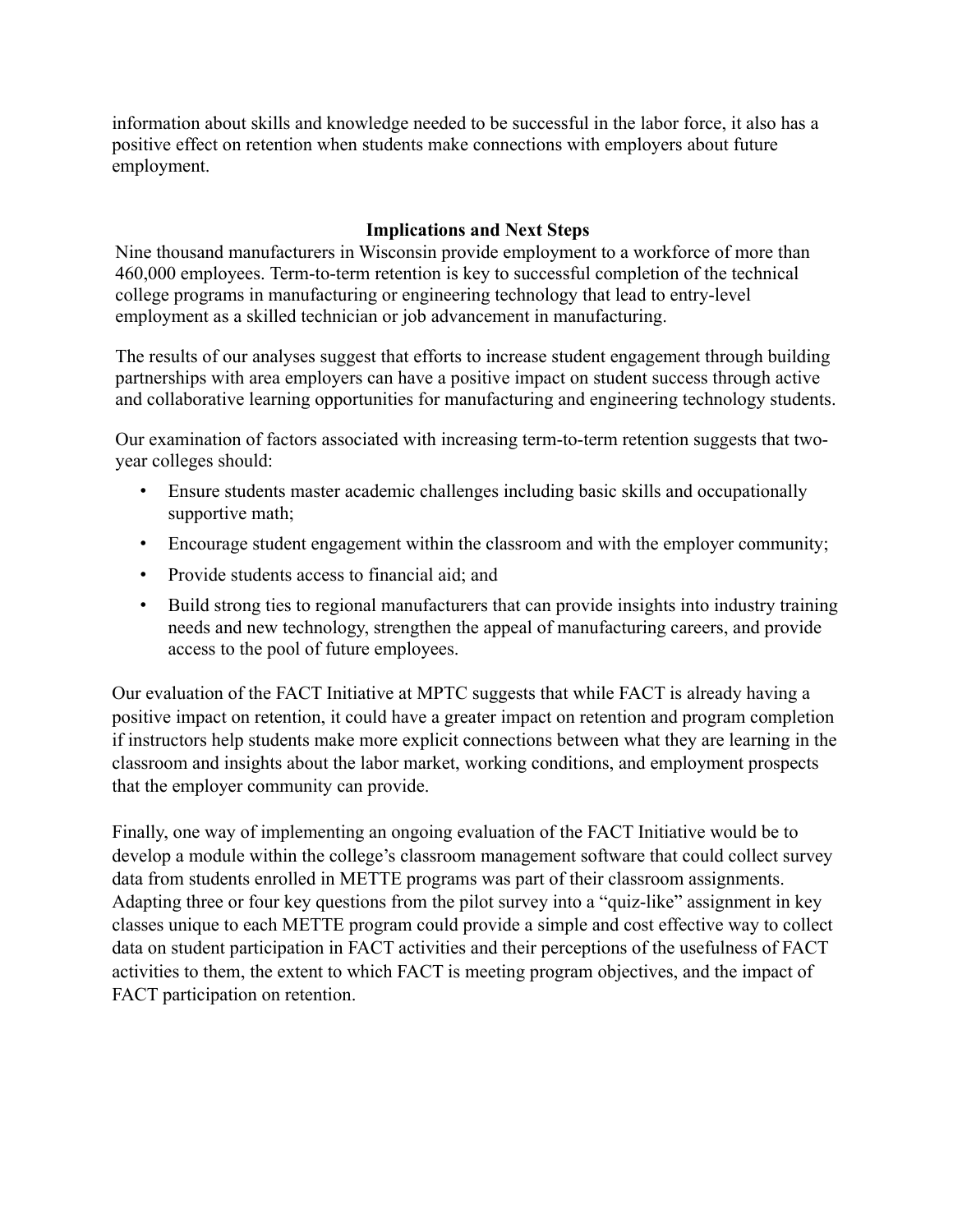### **Work Cited**

- Baum, S., Ma, J., & Payea, K. (2010). *Five ways education pays*. New York: The College Board. Retrieved June 26, 2011, from http://advocacy.collegeboard.org/five-ways-ed-pays/home.
- Belfield, C. R., & Bailey, T. (2011). The benefits of attending community college: A review of the evidence. *Community College Review, 39*(1), 46–68.
- Fike, D., & Fike, R. (2008). Predictors of first-year student retention in the community college. *Community College Review, 36*(2), 68–88.
- McClenney, K., Marti, C. N., & Adkins, C. (2007). "Student Engagement and Student Outcomes: Key Findings from CCSSE Validation Research, 2007." Austin, TX: University of Texas at Austin. Retrieved March 3, 2015 from www.ccsse.org/aboutsurvey/docs/CCSSE%20Validation%20Summary.pdf.
- Schneider, M. & Yin, L. (2011). The hidden costs of community colleges. American Institutes for Research, Retrieved May 4, 2013, from http://www.air.org/files/AIR\_Hidden\_Costs\_of\_Community\_Colleges\_Oct2011.pdf.
- U.S. Department of Education, National Center for Education Statistics. (2009). Beginning postsecondary students longitudinal study, second follow-up: (BPS:04/09). [Data file]. Washington, DC: Author.

### **Acknowledgements**

This material is based upon work supported by a grant from the National Science Foundation (Award no. 1104226). Any opinions, findings, and conclusions or recommendations expressed in this material are those of the author and do not necessarily reflect the views of the National Science Foundation.

The METTE project is an active collaboration between university-based researchers and our colleagues at Fox Valley, Milwaukee Area, Moraine Park, and Waukesha County Technical Colleges. The METTE project also gratefully acknowledges the active cooperation of the Wisconsin Technical College System Office and its staff whose willingness to share their administrative files and expertise and to coordinate the merging of data files from other partner agencies, including the Wisconsin Departments of Public Instruction and Workforce Development, makes this research possible.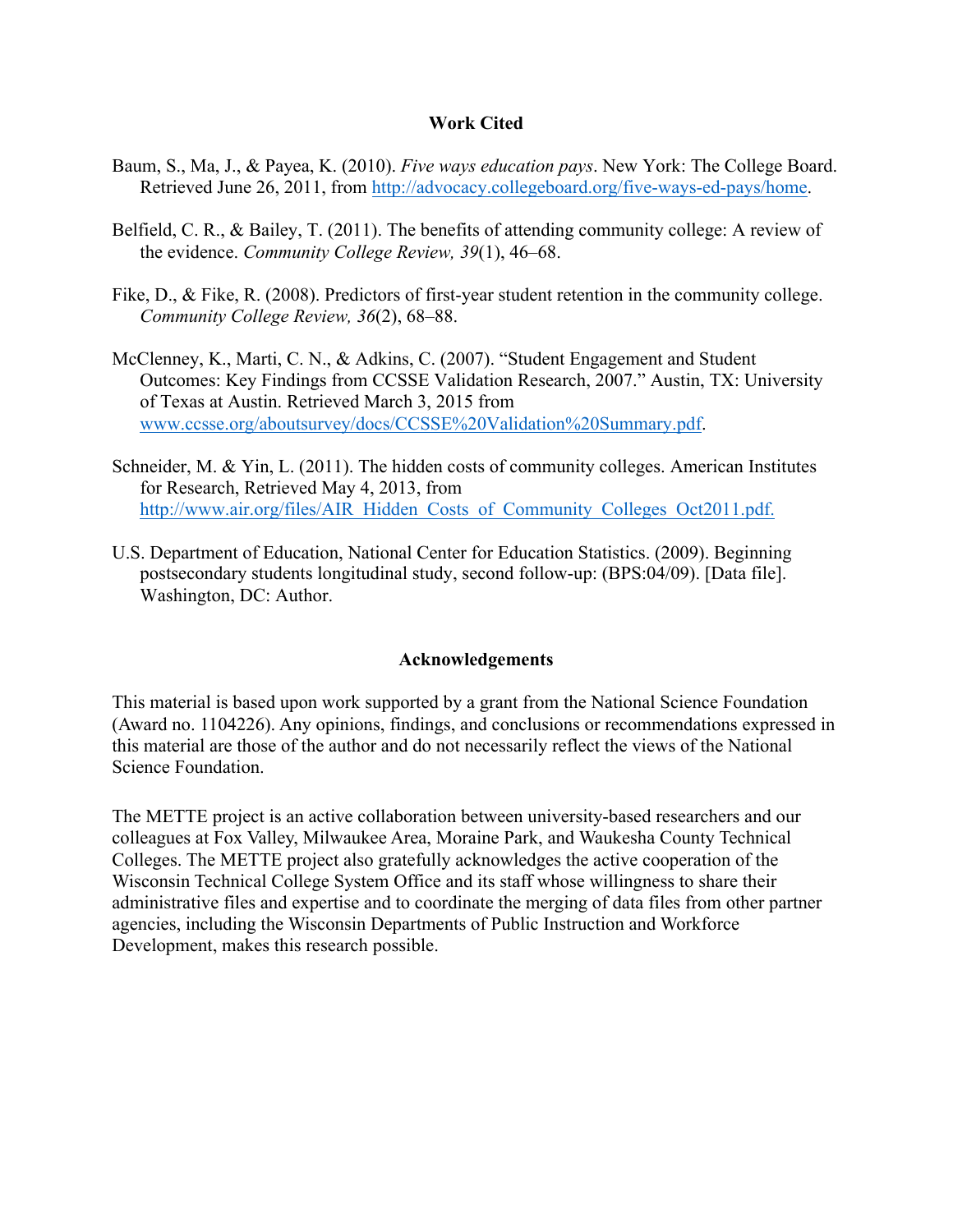# **APPENDIX A**

# **FACT Pilot Survey**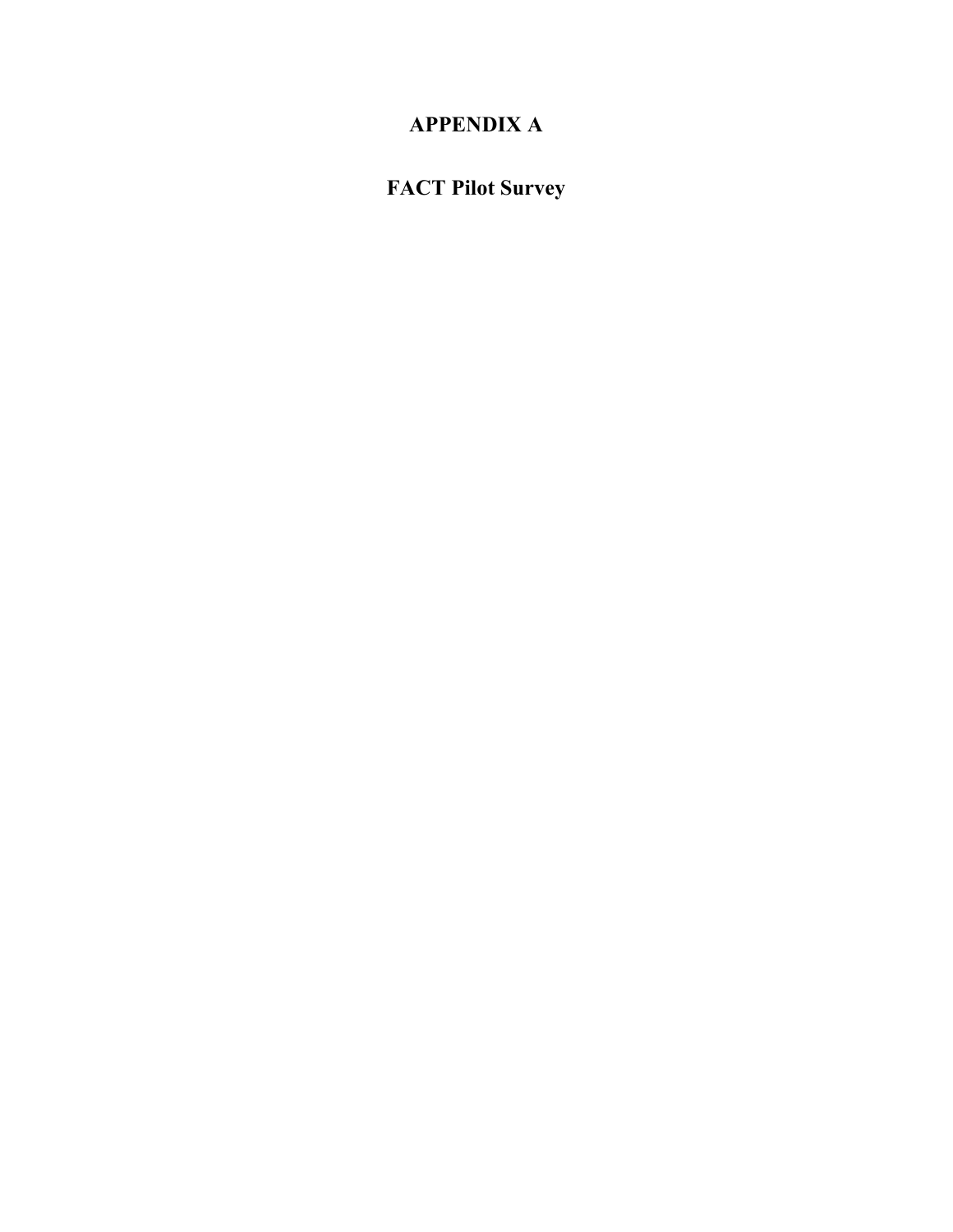## **FACT Initiative Participant Survey Moraine Park Technical College Fall 2015**

#### **SECTION A: FACT Initiative: Linking Students with Regional Employers**

In Fall 2013, Moraine Park began working with regional employers to provide students in our manufacturing and engineering technology programs with more opportunities to learn about working in occupations related to their program of study: through attending the Manufacturing Expo; participating in a plant tour or company visit; and participating in one or more classroom presentations by industry representatives or program alumni. This special effort by the college is called the Forming Alliances to Cultivate Talent (FACT) initiative and is funded through the MPTC Foundation by our industry partners.

| 1. |         | Did you receive information about the FACT Initiative from any of the following? | <b>Yes</b> | No |
|----|---------|----------------------------------------------------------------------------------|------------|----|
|    |         | a. One of your instructors                                                       |            |    |
|    |         | <b>MPCT Foundation staff</b><br>$h_{-}$                                          |            |    |
|    |         | Academic advisor                                                                 |            |    |
|    |         | Other college staff<br>d.                                                        |            |    |
|    | $e_{i}$ | Other students                                                                   |            |    |

**2.** Thinking about all your experiences with the FACT Initiative activities, how useful was the information provided by each of the following activities in increasing your understanding of the skills and knowledge need to be successful in the

| . .<br>labor market?           | Very<br>useful | Somewhat<br>useful | <b>Not</b><br>very<br>useful | Not<br>at all<br>useful | participate<br>in this<br>activity |
|--------------------------------|----------------|--------------------|------------------------------|-------------------------|------------------------------------|
| Manufacturing Expo<br>a.       |                |                    |                              |                         |                                    |
| Plant tour/Company visit<br>b. |                |                    |                              |                         |                                    |
| Classroom presentation<br>c.   |                |                    |                              |                         |                                    |

Did not

**3.** Thinking about all your experiences with the FACT Initiative activities, how much would the following activities have increased your understanding of the information being presented?

|                                                                           | Very<br>much | Quite<br>a bit | Little | Verv<br>little |
|---------------------------------------------------------------------------|--------------|----------------|--------|----------------|
| More preparation in classroom prior to participation<br>a.                |              |                |        |                |
| More preparation on my own part prior to participation<br>b.              |              |                |        |                |
| More opportunities to discuss what we learned after the<br>c.<br>activity |              |                |        |                |
| Some other activity (PLEASE SPECIFY)<br>d.                                |              |                |        |                |

 $\mathbf{I}$ 

 $\mathbf{I}$ 

 $\overline{\phantom{a}}$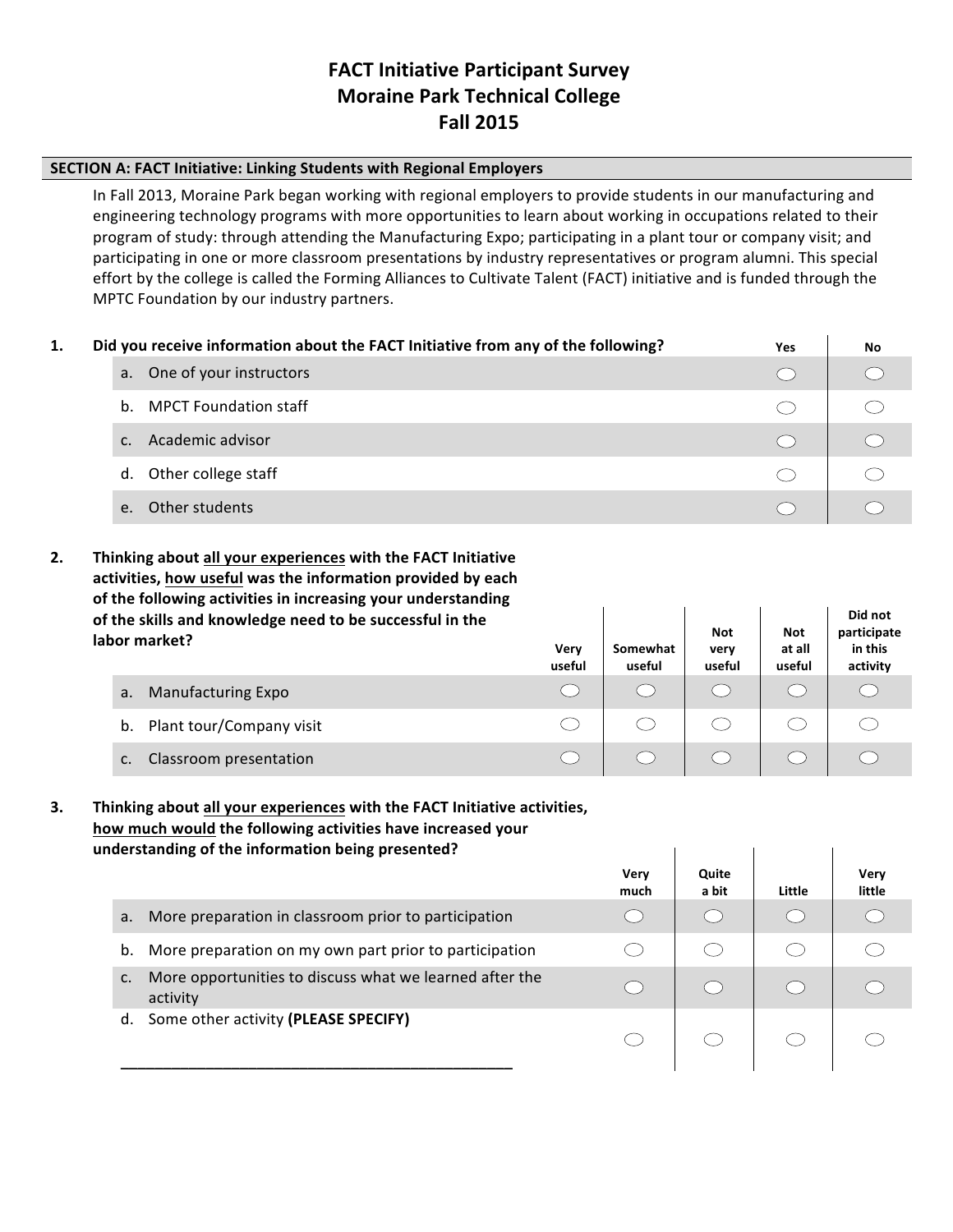| 4. |               |                                                                                                                                                                                                           | (MARK ONLY ONE)              |                                             |  |                                     |                           |  |
|----|---------------|-----------------------------------------------------------------------------------------------------------------------------------------------------------------------------------------------------------|------------------------------|---------------------------------------------|--|-------------------------------------|---------------------------|--|
|    |               | Which of the three kinds of FACT Initiative activities was most<br>valuable to you in increasing your understanding of the skills and<br>knowledge needed to obtain employment related to your program of | <b>Manufacturing</b><br>Expo |                                             |  | Plant tour/<br><b>Company visit</b> | Classroom<br>presentation |  |
|    | study?        |                                                                                                                                                                                                           |                              | $\bigcirc$                                  |  |                                     |                           |  |
| 5. | the activity: | Thinking about the activity you identified in Q4 as being of<br>most value to you, indicate how much your participation in                                                                                | Very<br>much                 | Quite<br>a bit                              |  | Little                              | Very<br>little            |  |
|    | a.            | Helped me better understand the technical skills<br>needed in my field.                                                                                                                                   | ( )                          | $\left(\begin{array}{c} \end{array}\right)$ |  |                                     |                           |  |
|    | b.            | Helped me learn about other kinds of skills and<br>knowledge needed in my field.                                                                                                                          |                              | ⌒                                           |  |                                     |                           |  |
|    | c.            | Enhanced my understanding of what I have learned in<br>the classroom.                                                                                                                                     | ( )                          | $\bigcirc$                                  |  | $\bigcap$                           |                           |  |
|    | d.            | Helped me connect the FACT activity with class<br>discussions or assignments.                                                                                                                             |                              | ⌒                                           |  |                                     |                           |  |
|    | e.            | Provided me with opportunities to learn things I could<br>not have learned in the classroom.                                                                                                              | ◯                            | $\bigcirc$                                  |  | $\bigcap$                           |                           |  |
|    | f.            | Helped me better gauge my own employment<br>prospects in this field.                                                                                                                                      |                              | $\bigcap$                                   |  |                                     |                           |  |
|    | g.            | Helped me in some other way. (PLEASE SPECIFY)                                                                                                                                                             | $\tilde{a}$                  | ◯                                           |  |                                     |                           |  |

#### 6. What were the three most important things you learned from your participation in the FACT initiative?



7. How aware are you of the names of the organizations or companies that provided the funds for the FACT Initiative **scholarships?**

companies that provided the funds for the FACT Initiative

**8. How likely are you to consider the organizations or** 

**when you seek employment?**

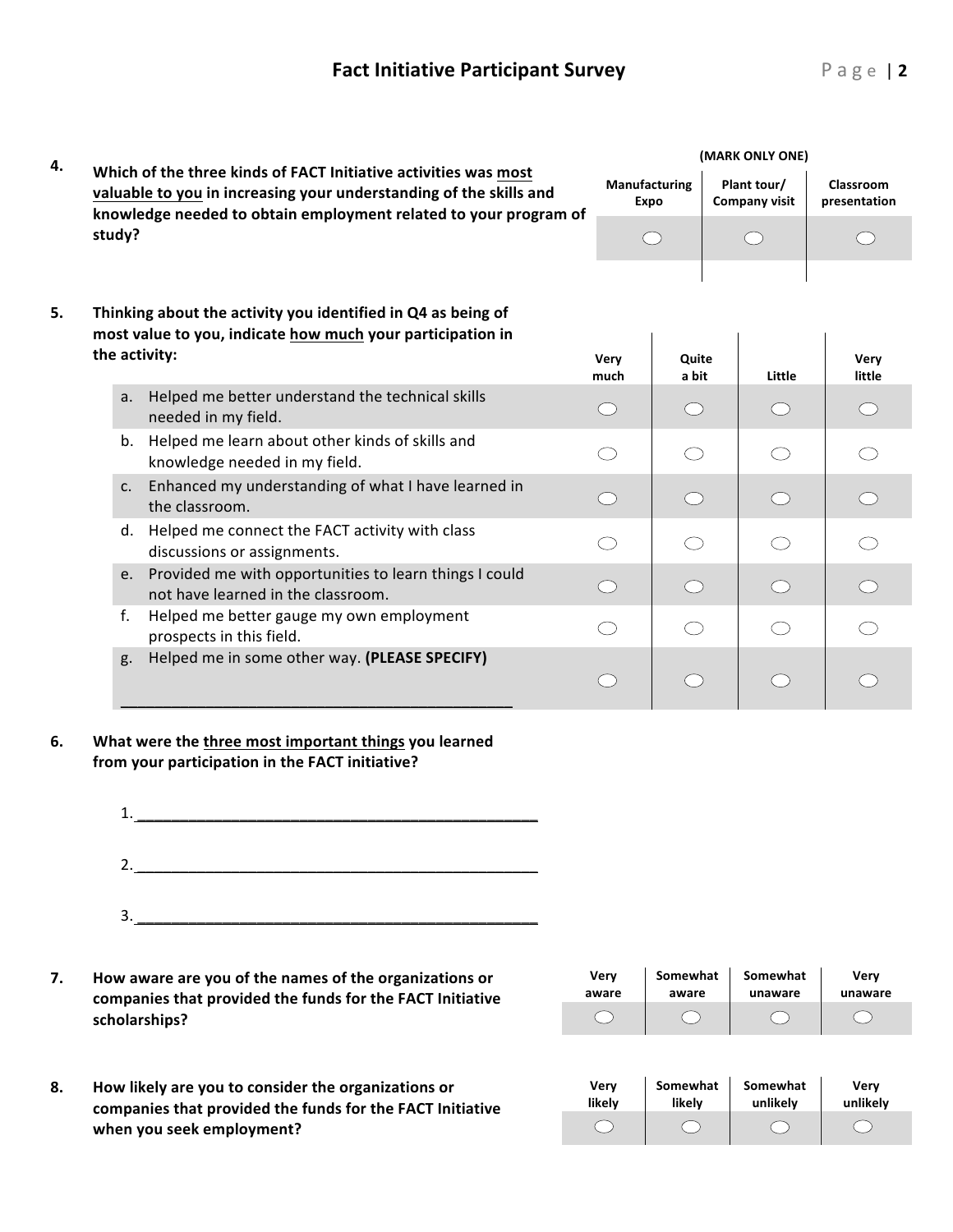**Very** 

#### **SECTION B: PROGRAM RETENTION**

Many students leave school prior to completing their technical college program. A primary goal of Moraine Park's FACT Initiative is to encourage our students to remain in school until they complete their technical college program while providing opportunities for students to make connections to regional employers.

| 9. | Have you ever considered leaving school prior to completing your program of |     |    |
|----|-----------------------------------------------------------------------------|-----|----|
|    | study?                                                                      | Yes | No |
|    | In my first term<br>a <sub>r</sub>                                          |     |    |
|    | b. After my first term, but during my first year                            |     |    |
|    | In my second year                                                           |     |    |

#### 10. At this point in your education, how likely are you to withdraw from a class or leave school prior to completing your program **because of the following issues? Very Decause** of the following issues?

|             | because of the following issues?            | Very<br>likely                              | Somewhat<br>likely                          | Somewhat<br>unlikely                                | Very<br>unlikely                              |
|-------------|---------------------------------------------|---------------------------------------------|---------------------------------------------|-----------------------------------------------------|-----------------------------------------------|
| a.          | Cost of attending school                    | $\left($                                    |                                             |                                                     |                                               |
| $h_{\cdot}$ | Other financial issues                      | ( )                                         | $\left(\begin{array}{c} \end{array}\right)$ | ⊂ )                                                 | $\left( \begin{array}{c} \end{array} \right)$ |
| c.          | Change in family obligations                | $\left(\begin{array}{c} \end{array}\right)$ | $\left(\begin{array}{c} \end{array}\right)$ | $\bigcirc$                                          | $\bigcirc$                                    |
|             | Unprepared academically for the class<br>d. | n a                                         | (                                           | $\left( \begin{array}{c} \cdot \end{array} \right)$ |                                               |
| e.          | Opportunity to work full-time in my field   | $\bigcirc$                                  | $\bigcirc$                                  | $\bigcirc$                                          | $\bigcirc$                                    |
| f.          | Class availability                          | ◯                                           | ◯                                           | ◯                                                   | ◯                                             |
| g.          | Commute to college is too challenging       | $\bigcirc$                                  | $\bigcirc$                                  | $\bigcirc$                                          | $\bigcirc$                                    |
|             | Some other issue (PLEASE SPECIFY)<br>h.     | ( )                                         | ( )                                         | C                                                   |                                               |
|             |                                             |                                             |                                             |                                                     |                                               |

| 11. |    | How much have the following aspects of the FACT Initiative<br>encouraged you to remain in school?        | Very<br>much                                  | Quite<br>a bit | Little | Very<br>little |
|-----|----|----------------------------------------------------------------------------------------------------------|-----------------------------------------------|----------------|--------|----------------|
|     | a. | Receiving a FACT Initiative scholarship                                                                  |                                               |                |        |                |
|     | b. | Receiving information about employment<br>opportunities for graduates of my program of study             |                                               |                |        |                |
|     | c. | Receiving information about the skills and knowledge<br>I will need to find a job related to my training | $\bigcirc$                                    |                |        |                |
|     | d. | Receiving information about the skills and knowledge<br>needed to be successful in the labor force       |                                               |                |        |                |
|     | e. | I have never considered leaving school prior to<br>completing my program                                 | $\left( \begin{array}{c} \end{array} \right)$ |                |        |                |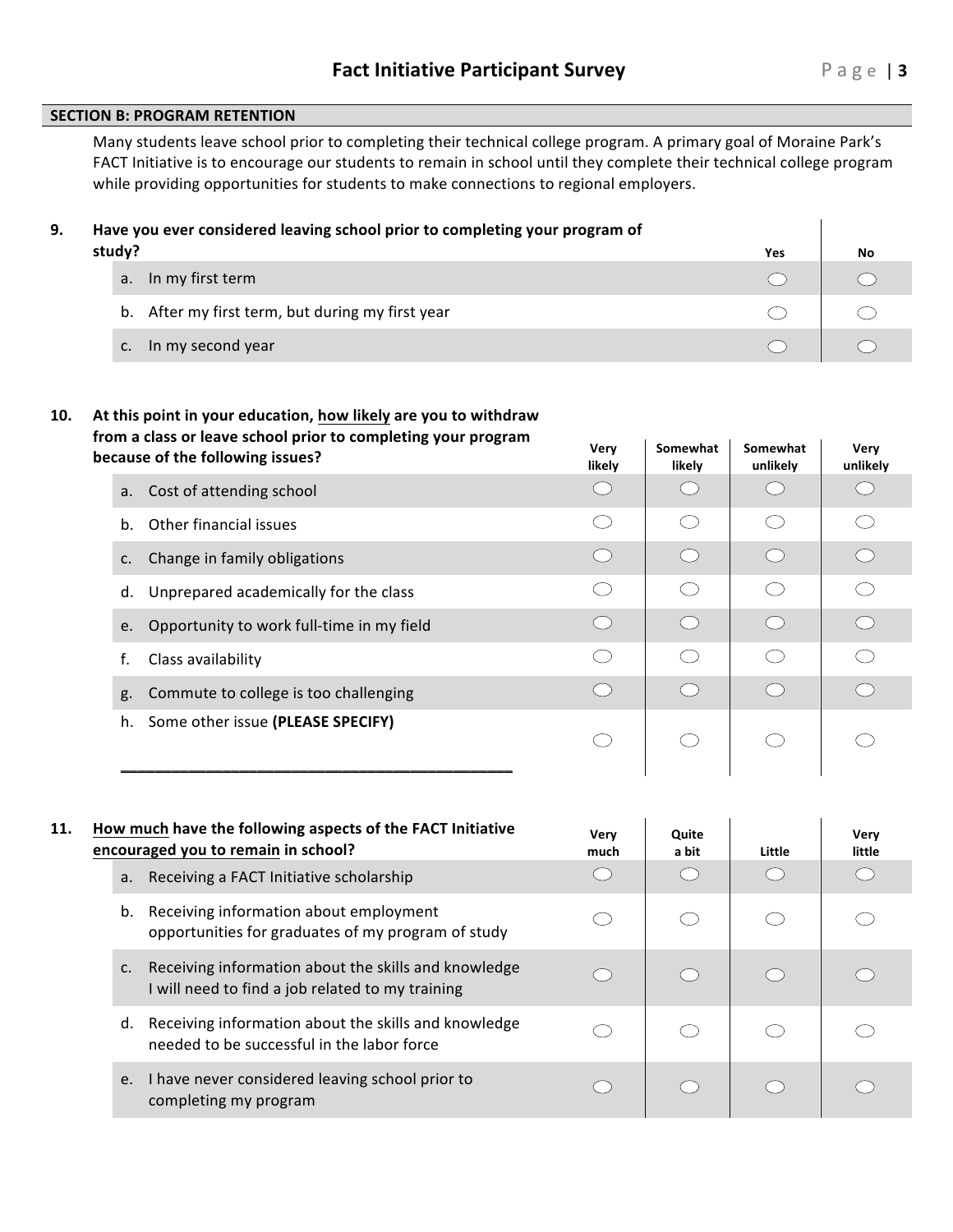# **Fact Initiative Participant Survey** Page | 4

|     | Thinking back to when you first enrolled in your current program, what was<br>your primary goal?                                                | Primary<br>goal   | Secondary<br>goal                           | Not a<br>goal   |
|-----|-------------------------------------------------------------------------------------------------------------------------------------------------|-------------------|---------------------------------------------|-----------------|
| a.  | Preparing to start a career                                                                                                                     | $\bigcirc$        | ( )                                         | ◯               |
| b.  | Career change                                                                                                                                   |                   | ◯                                           |                 |
| c.  | Improving existing job skills                                                                                                                   | $\bigcirc$        | $\bigcirc$                                  | $\bigcirc$      |
| d.  | Preparing for further education                                                                                                                 | ()                | $\bigcirc$                                  | $\bigcirc$      |
| e.  | Personal interest                                                                                                                               | $\bigcirc$        | $\bigcirc$                                  |                 |
| f.  | Some other goal (PLEASE SPECIFY)                                                                                                                |                   | $\bigcirc$                                  |                 |
| 13. | Now that you have been enrolled in the program for some time,<br>what is your primary goal?                                                     | Primary<br>goal   | Secondary<br>goal                           | Not a<br>goal   |
| a.  | Preparing to start a career                                                                                                                     | $($ )             | $\left(\begin{array}{c} \end{array}\right)$ | ( )             |
| b.  | Career change                                                                                                                                   |                   | ◯                                           | ( )             |
| c.  | Improving existing job skills                                                                                                                   | $\bigcirc$        | $\bigcirc$                                  | $\bigcirc$      |
| d.  | Preparing for further education                                                                                                                 |                   | $\bigcirc$                                  |                 |
| e.  | Personal interest                                                                                                                               | $\bigcirc$        | $\bigcirc$                                  | ◯               |
| f.  | Some other goal (PLEASE SPECIFY)                                                                                                                |                   | ◯                                           |                 |
| 14. | Thinking back to when you were considering enrolling at Moraine Park,<br>which of the following were reasons for choosing your current program? | Primary<br>reason | Secondary<br>reason                         | Not a<br>reason |
| a.  | I was already working in this field                                                                                                             | $($ )             | $\bigcirc$                                  | ( )             |
|     | I had worked in this field in the past                                                                                                          |                   | O                                           | $\Box$          |
| b.  |                                                                                                                                                 |                   |                                             |                 |
| c.  | I knew someone working in this field                                                                                                            | $\bigcirc$        |                                             |                 |
| d.  | I had some job shadowing experience in this field                                                                                               |                   |                                             |                 |
| e.  | I had one or more classes related to this field while I was<br>in high school                                                                   | $\bigcirc$        | $\bigcirc$                                  |                 |
| f.  | I had completed one or more classes related to this field<br>after I left high school                                                           |                   |                                             |                 |
| g.  | It sounded like something I would like to do                                                                                                    | $($ $)$           |                                             |                 |